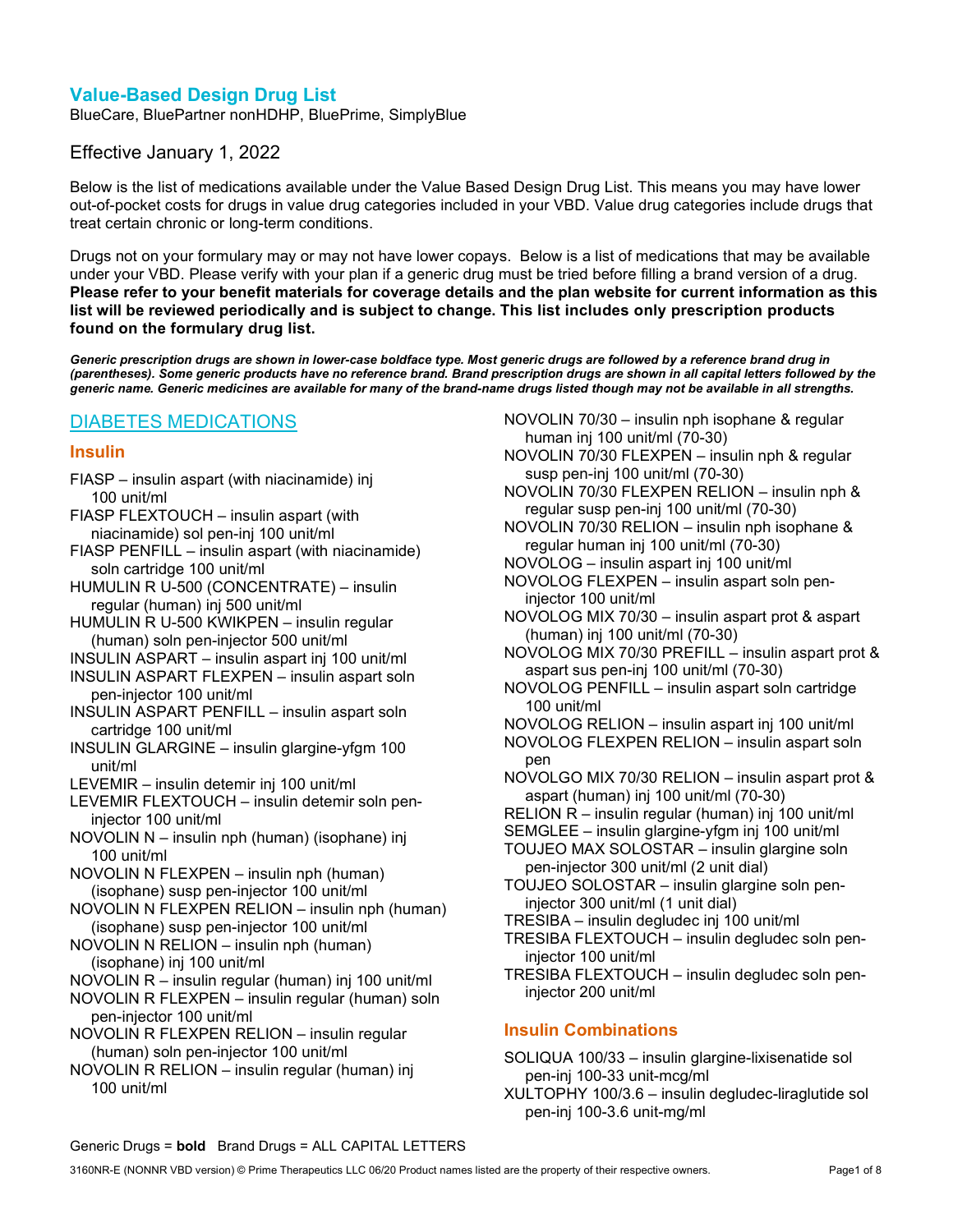## **Oral**

acarbose tab 25 mg acarbose tab 50 mg acarbose tab 100 mg FARXIGA – dapagliflozin propanediol tab 5 mg (base equivalent) FARXIGA – dapagliflozin propanediol tab 10 mg (base equivalent) glimepiride tab 1 mg glimepiride tab 2 mg glimepiride tab 4 mg glipizide tab 5 mg glipizide tab 10 mg glipizide tab er 24hr 2.5 mg glipizide tab er 24hr 5 mg glipizide tab er 24hr 10 mg glipizide-metformin hcl tab 2.5-250 mg glipizide-metformin hcl tab 2.5-500 mg glipizide-metformin hcl tab 5-500 mg glyburide micronized tab 1.5 mg glyburide micronized tab 3 mg glyburide micronized tab 6 mg glyburide tab 1.25 mg glyburide tab 2.5 mg glyburide tab 5 mg glyburide-metformin tab 1.25-250 mg glyburide-metformin tab 2.5-500 mg glyburide-metformin tab 5-500 mg GLYXAMBI – empagliflozin-linagliptin tab 10-5 mg GLYXAMBI – empagliflozin-linagliptin tab 25-5 mg JANUMET – sitagliptin-metformin hcl tab 50-500 mg JANUMET – sitagliptin-metformin hcl tab 50-1000 mg JANUMET XR – sitagliptin-metformin hcl tab er 24hr 50-500 mg JANUMET XR – sitagliptin-metformin hcl tab er 24hr 50-1000 mg JANUMET XR – sitagliptin-metformin hcl tab er 24hr 100-1000 mg JANUVIA – sitagliptin phosphate tab 25 mg (base equiv) JANUVIA – sitagliptin phosphate tab 50 mg (base equiv) JANUVIA – sitagliptin phosphate tab 100 mg (base equiv) JARDIANCE – empagliflozin tab 10 mg JARDIANCE – empagliflozin tab 25 mg metformin hcl tab 500 mg metformin hcl tab 850 mg metformin hcl tab 1000 mg metformin hcl tab er 24hr 500 mg metformin hcl tab er 24hr 750 mg miglitol tab 25 mg miglitol tab 50 mg miglitol tab 100 mg nateglinide tab 60 mg nateglinide tab 120 mg

pioglitazone hcl tab 30 mg (base equiv) pioglitazone hcl tab 45 mg (base equiv) pioglitazone hcl-metformin hcl tab 15-500 mg pioglitazone hcl-metformin hcl tab 15-850 mg repaglinide tab 1 mg repaglinide tab 2 mg RYBELSUS – semaglutide tab 3 mg RYBELSUS – semaglutide tab 7 mg RYBELSUS – semaglutide tab 14 mg SYNJARDY – empagliflozin-metformin hcl tab 5- 500 mg SYNJARDY – empagliflozin-metformin hcl tab 5- 1000 mg SYNJARDY – empagliflozin-metformin hcl tab 12.5- 500 mg SYNJARDY – empagliflozin-metformin hcl tab 12.5- 1000 mg SYNJARDY XR – empagliflozin-metformin hcl tab er 24hr 5-1000 mg SYNJARDY XR – empagliflozin-metformin hcl tab er 24hr 10-1000 mg SYNJARDY XR – empagliflozin-metformin hcl tab er 24hr 12.5-1000 mg SYNJARDY XR – empagliflozin-metformin hcl tab er 24hr 25-1000 mg TRIJARDY XR – empagliflozin-linaglip-metformin tab er 24hr 12.5-2.5-1000 TRIJARDY XR – empagliflozin-linagliptin-metformin tab er 24hr 10-5-1000 TRIJARDY XR – empagliflozin-linagliptin-metformin tab er 24hr 25-5-1000 TRIJARDY XR – empagliflozin-linagliptin-metformin tab er 24hr 5-2.5-1000 XIGDUO XR – dapagliflozin-metformin hcl tab er 24hr 2.5-1000 mg XIGDUO XR – dapagliflozin-metformin hcl tab er 24hr 5-500 mg XIGDUO XR – dapagliflozin-metformin hcl tab er 24hr 5-1000 mg XIGDUO XR – dapagliflozin-metformin hcl tab er 24hr 10-500 mg XIGDUO XR – dapagliflozin-metformin hcl tab er 24hr 10-1000 mg ZEGALOGUE – dasiglucagon hcl subcutaneous soln auto-inj 0.6 mg/0.6ml ZEGALOGUE – dasiglucagon hcl subcutaneous soln pref syringe 0.6 mg/0.6ml Other Diabetic Injectables OZEMPIC – semaglutide soln pen-inj 0.25 or 0.5 mg/dose (2 mg/1.5ml) OZEMPIC – semaglutide soln pen-inj 1 mg/dose (2 mg/1.5ml) OZEMPIC – semaglutide soln pen-inj 1 mg/dose (4mg/3ml) TRULICITY – dulaglutide soln pen-injector 0.75 mg/0.5ml

Generic Drugs = **bold** Brand Drugs = ALL CAPITAL LETTERS

pioglitazone hcl tab 15 mg (base equiv)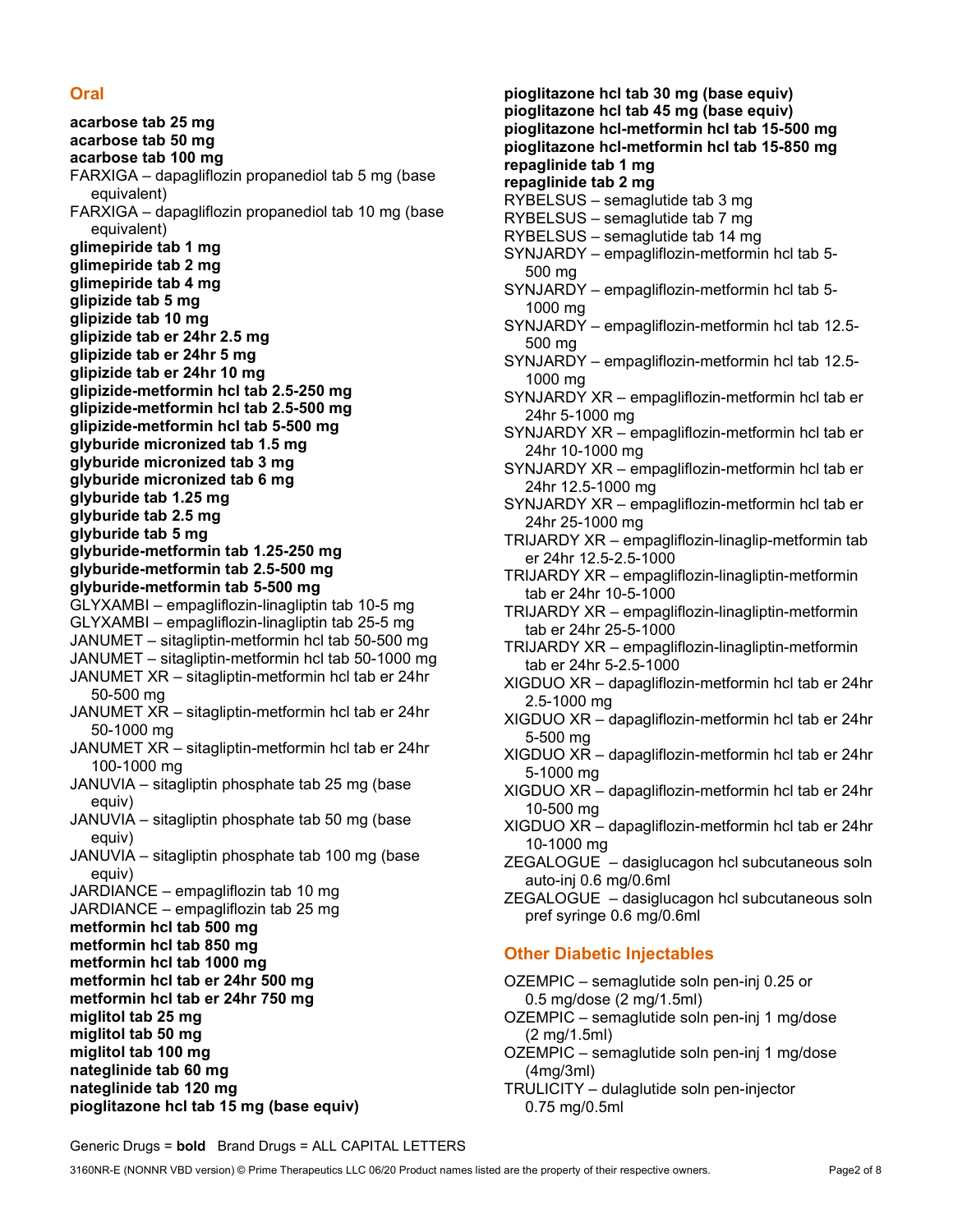## Other Diabetic Injectables (continued)

TRULICITY – dulaglutide soln pen-injector 1.5 mg/0.5ml TRULICITY – dulaglutide soln pen-injector 3 mg/0.5ml TRULICITY – dulaglutide soln pen-injector 4.5 VICTOZA – liraglutide soln pen-injector 18 mg/3ml (6 mg/ml)

# DIABETES MEDICATIONS

## Hypoglycemic Agents

- BAQSIMI ONE PACK glucagon nasal powder 3 mg/ dose
- BAQSIMI TWO PACK glucagon nasal powder 3 mg/ dose
- glucagon (rdna) for inj kit 1 mg (Glucagon emergency k)
- GLUCAGON EMERGENCY KIT FO glucagon hcl for inj kit 1 mg
- GVOKE HYPOPEN glucagon subcutaneous solution auto-injector 0.5 mg/0.1ml
- GVOKE HYPOPEN glucagon subcutaneous solution auto-injector 1 mg/0.2ml
- GVOKE PFS glucagon subcutaneous soln pref syringe 0.5 mg/0.1ml
- GVOKE PFS glucagon subcutaneous soln pref syringe 1 mg/0.2ml

## DIABETIC SUPPLIES

#### **Basic**

Calibration Liquid Insulin Syringes Lancets Lancet Devices Pen Needles Test Strips and Disks (blood glucose)

## HIGH BLOOD PRESSURE

acebutolol hcl cap 200 mg acebutolol hcl cap 400 mg amiloride hcl tab 5 mg amiloride & hydrochlorothiazide tab 5-50 mg amlodipine besylate tab 2.5 mg (base equivalent) amlodipine besylate tab 5 mg (base equivalent) amlodipine besylate tab 10 mg (base equivalent) amlodipine besylate-benazepril hcl cap 2.5-10 mg amlodipine besylate-benazepril hcl cap 5-10 mg amlodipine besylate-benazepril hcl cap 5-20 mg amlodipine besylate-benazepril hcl cap 5-40 mg amlodipine besylate-benazepril hcl cap 10-20 mg amlodipine besylate-benazepril hcl cap 10-40 mg amlodipine besylate-olmesartan medoxomil tab 5- 20 mg

amlodipine besylate-olmesartan medoxomil tab 5- 40 mg

amlodipine besylate-olmesartan medoxomil tab 10- 20 mg amlodipine besylate-olmesartan medoxomil tab 10- 40 mg amlodipine besylate-valsartan tab 5-160 mg amlodipine besylate-valsartan tab 5-320 mg amlodipine besylate-valsartan tab 10-160 mg amlodipine besylate-valsartan tab 10-320 mg amlodipine-valsartan-hydrochlorothiazide tab 5- 160-12.5 mg amlodipine-valsartan-hydrochlorothiazide tab 5- 160-25 mg amlodipine-valsartan-hydrochlorothiazide tab 10- 160-12.5 mg amlodipine-valsartan-hydrochlorothiazide tab 10- 160-25 mg amlodipine-valsartan-hydrochlorothiazide tab 10- 320-25 mg atenolol tab 25 mg atenolol tab 50 mg atenolol tab 100 mg atenolol & chlorthalidone tab 50-25 mg atenolol & chlorthalidone tab 100-25 mg benazepril hcl tab 5 mg benazepril hcl tab 10 mg benazepril hcl tab 20 mg benazepril hcl tab 40 mg benazepril & hydrochlorothiazide tab 10-12.5 mg benazepril & hydrochlorothiazide tab 20-12.5 mg benazepril & hydrochlorothiazide tab 20-25 mg betaxolol hcl tab 10 mg betaxolol hcl tab 20 mg bisoprolol fumarate tab 5 mg bisoprolol fumarate tab 10 mg bisoprolol & hydrochlorothiazide tab 2.5-6.25 mg bisoprolol & hydrochlorothiazide tab 5-6.25 mg bisoprolol & hydrochlorothiazide tab 10-6.25 mg bumetanide tab 0.5 mg bumetanide tab 1 mg bumetanide tab 2 mg candesartan cilexetil tab 4 mg candesartan cilexetil tab 8 mg candesartan cilexetil tab 16 mg candesartan cilexetil tab 32 mg candesartan cilexetil-hydrochlorothiazide tab 16- 12.5 mg candesartan cilexetil-hydrochlorothiazide tab 32- 12.5 mg candesartan cilexetil-hydrochlorothiazide tab 32- 25 mg captopril tab 12.5 mg captopril tab 25 mg captopril tab 50 mg captopril tab 100 mg carvedilol tab 3.125 mg carvedilol tab 6.25 mg carvedilol tab 12.5 mg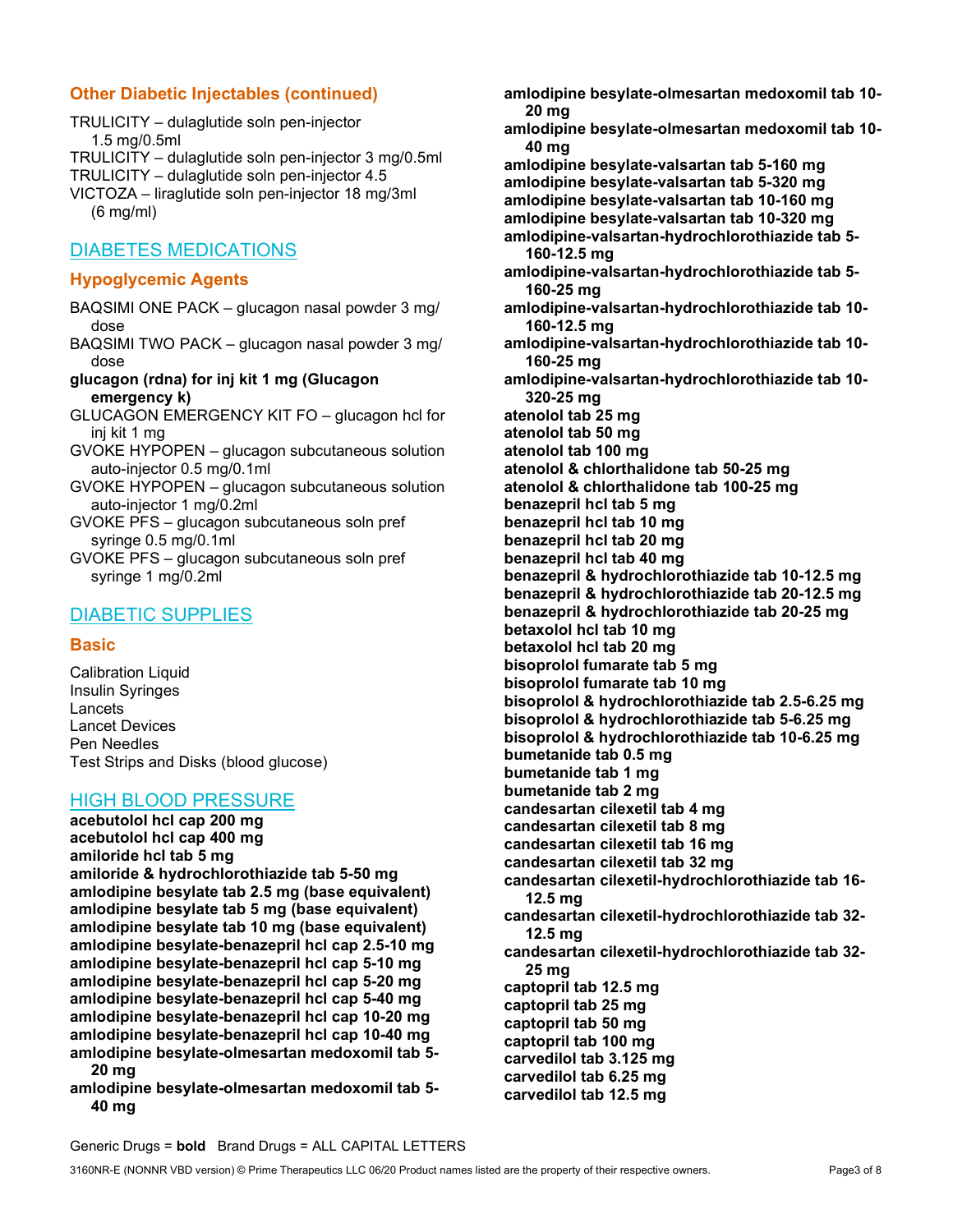#### HIGH BLOOD PRESSURE (CONTINUED)

carvedilol tab 25 mg chlorthalidone tab 25 mg chlorthalidone tab 50 mg clonidine hcl tab 0.1 mg clonidine hcl tab 0.2 mg clonidine hcl tab 0.3 mg clonidine td patch weekly 0.1 mg/24hr clonidine td patch weekly 0.2 mg/24hr clonidine td patch weekly 0.3 mg/24hr diltiazem hcl tab 30 mg diltiazem hcl tab 60 mg diltiazem hcl tab 90 mg diltiazem hcl tab 120 mg diltiazem hcl cap er 12hr 60 mg diltiazem hcl cap er 12hr 90 mg diltiazem hcl cap er 12hr 120 mg diltiazem hcl cap er 24hr 180mg diltiazem hcl cap er 24hr 240mg diltiazem hcl coated beads cap er 24hr 120 mg diltiazem hcl coated beads cap er 24hr 180 mg diltiazem hcl coated beads cap er 24hr 240 mg diltiazem hcl coated beads cap er 24hr 300 mg diltiazem hcl coated beads cap er 24hr 360 mg diltiazem hcl coated beads tab er 24hr 180 mg diltiazem hcl coated beads tab er 24hr 240 mg diltiazem hcl coated beads tab er 24hr 300 mg diltiazem hcl coated beads tab er 24hr 360 mg diltiazem hcl coated beads tab er 24hr 420 mg diltiazem hcl extended release beads cap er 24hr 120 mg diltiazem hcl extended release beads cap er 24hr 180 mg diltiazem hcl extended release beads cap er 24hr 240 mg diltiazem hcl extended release beads cap er 24hr 300 mg diltiazem hcl extended release beads cap er 24hr 360 mg diltiazem hcl extended release beads cap er 24hr 420 mg doxazosin mesylate tab 1 mg doxazosin mesylate tab 2 mg doxazosin mesylate tab 4 mg doxazosin mesylate tab 8 mg enalapril maleate tab 2.5 mg enalapril maleate tab 5 mg enalapril maleate tab 10 mg enalapril maleate tab 20 mg enalapril maleate & hydrochlorothiazide tab 5- 12.5 mg enalapril maleate & hydrochlorothiazide tab 10- 25 mg eplerenone tab 25 mg eplerenone tab 50 mg felodipine tab er 24hr 2.5 mg felodipine tab er 24hr 5 mg felodipine tab er 24hr 10 mg

fosinopril sodium & hydrochlorothiazide tab 10- 12.5 mg fosinopril sodium & hydrochlorothiazide tab 20- 12.5 mg fosinopril sodium tab 10 mg fosinopril sodium tab 20 mg fosinopril sodium tab 40 mg furosemide oral soln 10 mg/ml furosemide tab 20 mg furosemide tab 40 mg furosemide tab 80 mg guanfacine hcl tab 1 mg guanfacine hcl tab 2 mg hydralazine hcl tab 10 mg hydralazine hcl tab 25 mg hydralazine hcl tab 50 mg hydralazine hcl tab 100 mg hydrochlorothiazide cap 12.5 mg hydrochlorothiazide tab 12.5 mg hydrochlorothiazide tab 25 mg hydrochlorothiazide tab 50 mg indapamide tab 1.25 mg indapamide tab 2.5 mg irbesartan tab 75 mg irbesartan tab 150 mg irbesartan tab 300 mg irbesartan-hydrochlorothiazide tab 150-12.5 mg irbesartan-hydrochlorothiazide tab 300-12.5 mg isradipine cap 2.5 mg isradipine cap 5 mg labetalol hcl tab 100 mg labetalol hcl tab 200 mg labetalol hcl tab 300 mg lisinopril tab 2.5 mg lisinopril tab 5 mg lisinopril tab 10 mg lisinopril tab 20 mg lisinopril tab 30 mg lisinopril tab 40 mg lisinopril & hydrochlorothiazide tab 10-12.5 mg lisinopril & hydrochlorothiazide tab 20-12.5 mg lisinopril & hydrochlorothiazide tab 20-25 mg losartan potassium tab 25 mg losartan potassium tab 50 mg losartan potassium tab 100 mg losartan potassium & hydrochlorothiazide tab 50- 12.5 mg losartan potassium & hydrochlorothiazide tab 100- 12.5 mg losartan potassium & hydrochlorothiazide tab 100- 25 mg metolazone tab 2.5 mg metolazone tab 5 mg metolazone tab 10 mg metoprolol & hydrochlorothiazide tab 50-25 mg metoprolol & hydrochlorothiazide tab 100-25 mg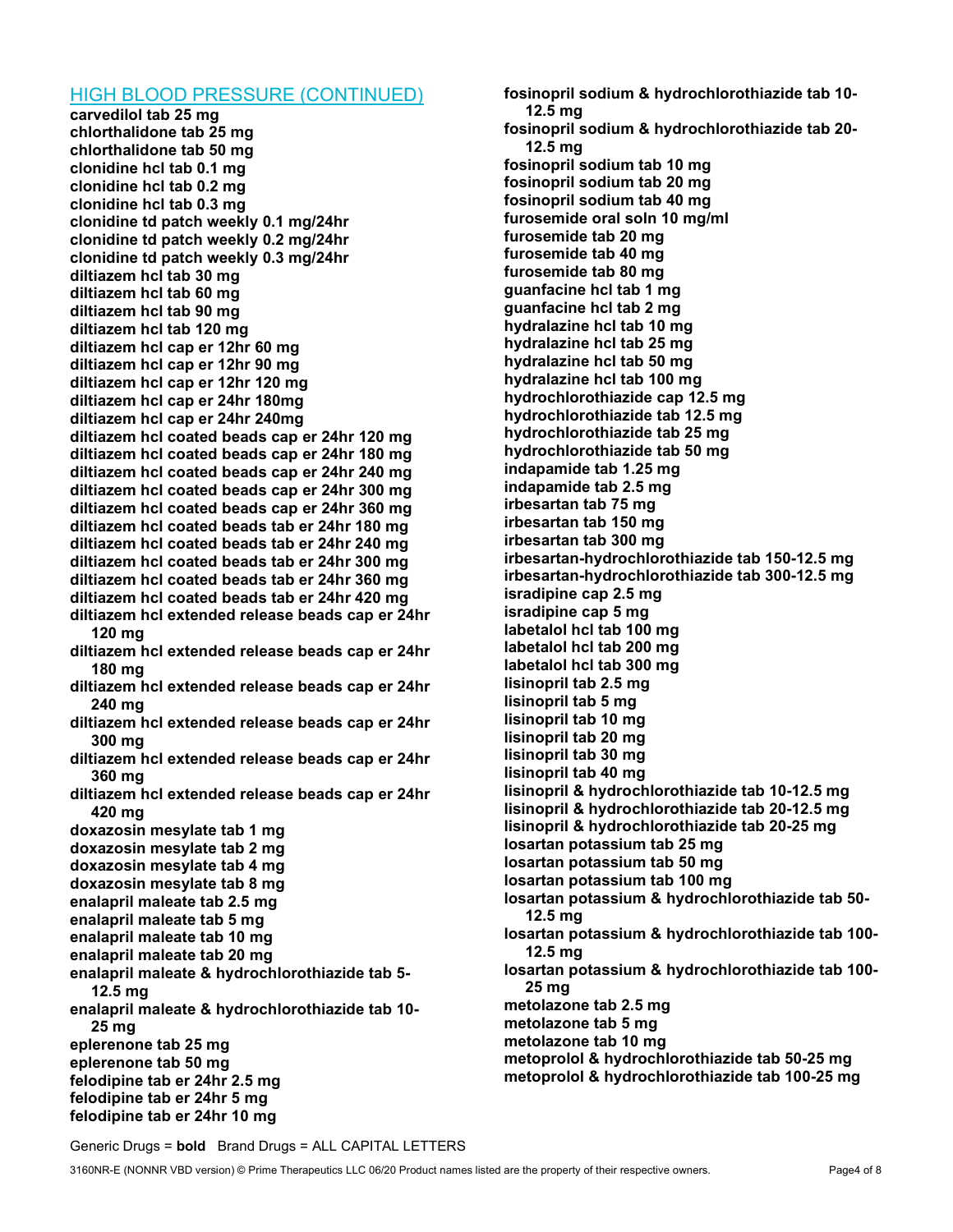#### HIGH BLOOD PRESSURE (CONTINUED)

metoprolol succinate tab er 24hr 25 mg (tartrate equiv) metoprolol succinate tab er 24hr 50 mg (tartrate equiv) metoprolol succinate tab er 24hr 100 mg (tartrate equiv) metoprolol succinate tab er 24hr 200 mg (tartrate equiv) metoprolol tartrate tab 25 mg metoprolol tartrate tab 50 mg metoprolol tartrate tab 100 mg minoxidil tab 2.5 mg minoxidil tab 10 mg moexipril hcl tab 7.5 mg moexipril hcl tab 15 mg nadolol tab 20 mg nadolol tab 40 mg nadolol tab 80 mg nebivolol hcl tab 2.5 mg (base equivalent) (Bystolic) nebivolol hcl tab 5 mg (base equivalent) (Bystolic) nebivolol hcl tab 10 mg (base equivalent) (Bystolic) nebivolol hcl tab 20 mg (base equivalent) (Bystolic) nicardipine hcl cap 20 mg nicardipine hcl cap 30 mg nifedipine cap 10 mg nifedipine cap 20 mg nifedipine tab er 24hr 30 mg nifedipine tab er 24hr 60 mg nifedipine tab er 24hr 90 mg nifedipine tab er 24hr osmotic release 30 mg nifedipine tab er 24hr osmotic release 60 mg nifedipine tab er 24hr osmotic release 90 mg olmesartan medoxomil-hydrochlorothiazide tab 20- 12.5 mg olmesartan medoxomil-hydrochlorothiazide tab 40- 12.5 mg olmesartan medoxomil-hydrochlorothiazide tab 40- 25 mg olmesartan-amlodipine-hydrochlorothiazide tab 20-5-12.5 mg olmesartan-amlodipine-hydrochlorothiazide tab 40-5-12.5 mg olmesartan-amlodipine-hydrochlorothiazide tab 40-5-25 mg olmesartan-amlodipine-hydrochlorothiazide tab 40-10-12.5 mg olmesartan-amlodipine-hydrochlorothiazide tab 40-10-25 mg perindopril erbumine tab 2 mg perindopril erbumine tab 4 mg perindopril erbumine tab 8 mg phenoxybenzamine hcl cap 10 mg pindolol tab 5 mg pindolol tab 10 mg

prazosin hcl cap 1 mg prazosin hcl cap 2 mg prazosin hcl cap 5 mg PROPRANOLOL HCL – propranolol hcl oral soln 20 mg/5ml PROPRANOLOL HCL – propranolol hcl oral soln 40 mg/5ml propranolol hcl cap er 24hr 60 mg propranolol hcl cap er 24hr 80 mg propranolol hcl cap er 24hr 120 mg propranolol hcl cap er 24hr 160 mg propranolol hcl tab 10 mg propranolol hcl tab 20 mg propranolol hcl tab 40 mg propranolol hcl tab 60 mg propranolol hcl tab 80 mg quinapril hcl tab 5 mg quinapril hcl tab 10 mg quinapril hcl tab 20 mg quinapril hcl tab 40 mg quinapril-hydrochlorothiazide tab 10-12.5 mg quinapril-hydrochlorothiazide tab 20-12.5 mg quinapril-hydrochlorothiazide tab 20-25 mg ramipril cap 1.25 mg ramipril cap 2.5 mg ramipril cap 5 mg ramipril cap 10 mg spironolactone tab 25 mg spironolactone tab 50 mg spironolactone tab 100 mg spironolactone & hydrochlorothiazide tab 25- 25 mg telmisartan tab 20 mg telmisartan tab 40 mg telmisartan tab 80 mg telmisartan-amlodipine tab 40-5 mg telmisartan-amlodipine tab 40-10 mg telmisartan-amlodipine tab 80-5 mg telmisartan-amlodipine tab 80-10 mg telmisartan-hydrochlorothiazide tab 40-12.5 mg telmisartan-hydrochlorothiazide tab 80-12.5 mg telmisartan-hydrochlorothiazide tab 80-25 mg terazosin hcl cap 1 mg (base equivalent) terazosin hcl cap 2 mg (base equivalent) terazosin hcl cap 5 mg (base equivalent) terazosin hcl cap 10 mg (base equivalent) timolol maleate tab 5 mg timolol maleate tab 10 mg timolol maleate tab 20 mg torsemide tab 5 mg torsemide tab 10 mg torsemide tab 20 mg torsemide tab 100 mg trandolapril tab 1 mg trandolapril tab 2 mg trandolapril tab 4 mg trandolapril-verapamil hcl tab er 2-180 mg trandolapril-verapamil hcl tab er 2-240 mg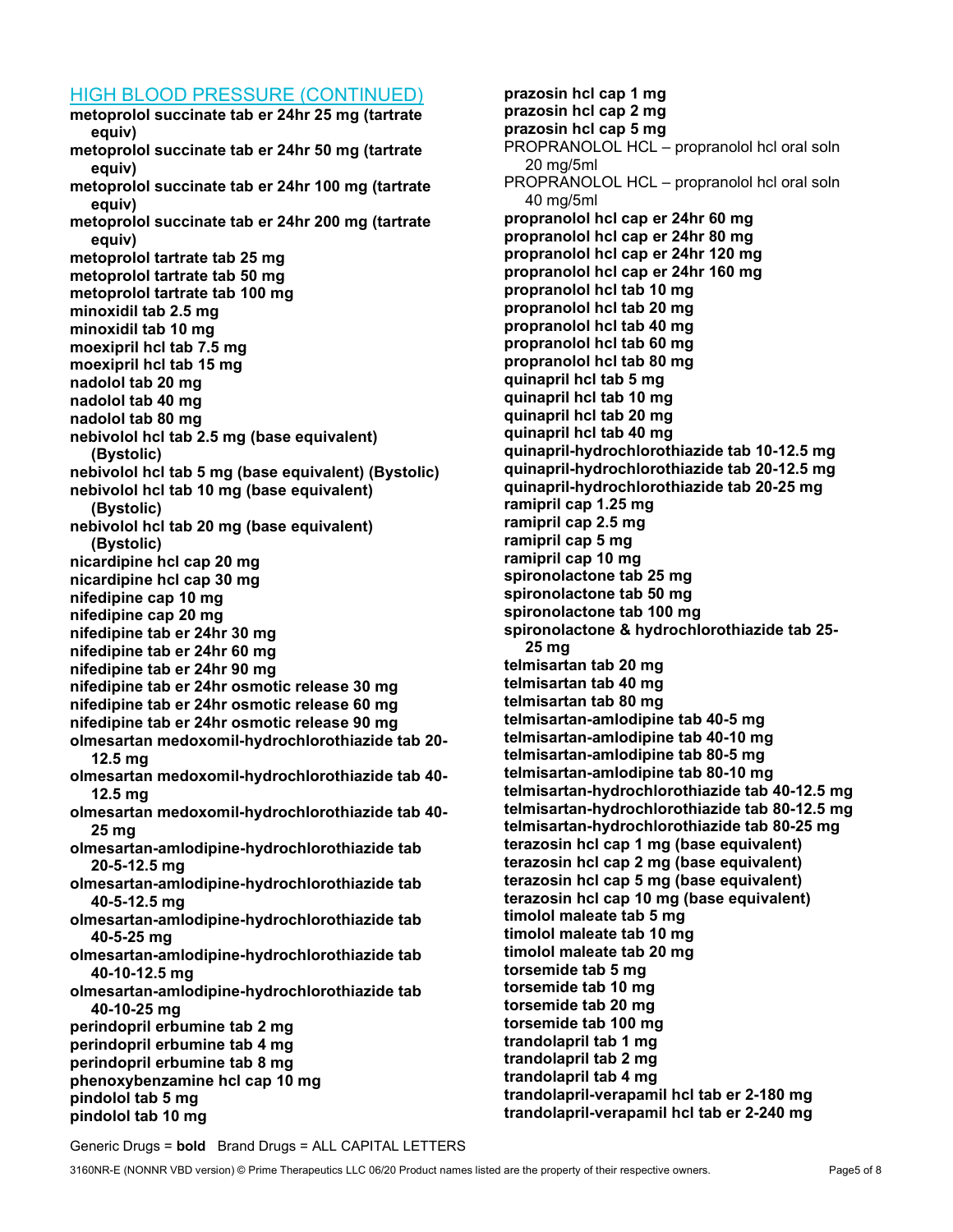## HIGH BLOOD PRESSURE (CONTINUED)

trandolapril-verapamil hcl tab er 4-240 mg triamterene cap 50 mg triamterene cap 100 mg triamterene & hydrochlorothiazide cap 37.5-25 mg triamterene & hydrochlorothiazide tab 37.5-25 mg triamterene & hydrochlorothiazide tab 75-50 mg valsartan tab 40 mg valsartan tab 80 mg valsartan tab 160 mg valsartan tab 320 mg valsartan-hydrochlorothiazide tab 80-12.5 mg valsartan-hydrochlorothiazide tab 160-12.5 mg valsartan-hydrochlorothiazide tab 160-25 mg valsartan-hydrochlorothiazide tab 320-12.5 mg valsartan-hydrochlorothiazide tab 320-25 mg verapamil hcl cap er 24hr 120 mg verapamil hcl cap er 24hr 180 mg verapamil hcl cap er 24hr 240 mg verapamil hcl tab 40 mg verapamil hcl tab 80 mg verapamil hcl tab 120 mg verapamil hcl tab er 120 mg verapamil hcl tab er 180 mg verapamil hcl tab er 240 mg

## HIGH CHOLESTEROL

atorvastatin calcium tab 10 mg (base equivalent) atorvastatin calcium tab 20 mg (base equivalent) atorvastatin calcium tab 40 mg (base equivalent) atorvastatin calcium tab 80 mg (base equivalent) cholestyramine light powder 4 gm/dose cholestyramine light powder packets 4 gm cholestyramine powder 4 gm/dose cholestyramine powder packets 4 gm choline fenofibrate cap dr 45 mg (fenofibric acid equiv) colesevelam hcl packet for susp 3.75 gm colesevelam hcl tab 625 mg colestipol hcl granules 5 gm colestipol hcl granule packets 5 gm colestipol hcl tab 1 gm ezetimibe tab 10 mg ezetimibe-simvastatin tab 10-10 mg ezetimibe-simvastatin tab 10-20 mg ezetimibe-simvastatin tab 10-40 mg ezetimibe-simvastatin tab 10-80 mg fenofibrate micronized cap 43 mg fenofibrate micronized cap 67 mg fenofibrate micronized cap 134 mg fenofibrate micronized cap 200 mg fenofibrate tab 48 mg fenofibrate tab 54 mg fenofibrate tab 145 mg fenofibrate tab 160 mg fluvastatin sodium cap 20 mg (base equivalent) fluvastatin sodium cap 40 mg (base equivalent)

fluvastatin sodium tab er 24 hr 80 mg (base equivalent) icosapent ethyl cap 1 gm (Vascepa) gemfibrozil tab 600 mg lovastatin tab 10 mg lovastatin tab 20 mg lovastatin tab 40 mg NEXLETOL – bempedoic acid tab 180 mg NEXLIZET – bempedoic acid-ezetimibe tab 180-10 mg niacin tab er 500 mg (antihyperlipidemic) niacin tab er 750 mg (antihyperlipidemic) niacin tab er 1000 mg (antihyperlipidemic) pravastatin sodium tab 10 mg pravastatin sodium tab 20 mg pravastatin sodium tab 40 mg pravastatin sodium tab 80 mg rosuvastatin calcium tab 5 mg rosuvastatin calcium tab 10 mg rosuvastatin calcium tab 20 mg rosuvastatin calcium tab 40 mg simvastatin tab 5 mg simvastatin tab 10 mg simvastatin tab 20 mg simvastatin tab 40 mg simvastatin tab 80 mg VASCEPA – icosapent ethyl cap 0.5 gm VASCEPA – icosapent ethyl cap 1 gm

# **RESPIRATORY**

## **Medications**

acetylcysteine inhal soln 10% acetylcysteine inhal soln 20% ADVAIR DISKUS – fluticasone-salmeterol aer powder ba 100-50 mcg/dose ADVAIR DISKUS – fluticasone-salmeterol aer powder ba 250-50 mcg/dose ADVAIR DISKUS – fluticasone-salmeterol aer powder ba 500-50 mcg/dose ADVAIR HFA – fluticasone-salmeterol inhal aerosol 45-21 mcg/act ADVAIR HFA – fluticasone-salmeterol inhal aerosol 115-21 mcg/act ADVAIR HFA – fluticasone-salmeterol inhal aerosol 230-21 mcg/act albuterol sulfate inhal aero 108 mcg/act (90mcg base equiv) albuterol sulfate soln nebu 0.083% (2.5 mg/3ml) albuterol sulfate soln nebu 0.5% (5 mg/ml) albuterol sulfate soln nebu 0.63 mg/3ml (base equiv) albuterol sulfate soln nebu 1.25 mg/3ml (base equiv) albuterol sulfate syrup 2 mg/5ml albuterol sulfate tab 2 mg albuterol sulfate tab 4 mg ANORO ELLIPTA – umeclidinium-vilanterol aero powd ba 62.5-25 mcg/inh